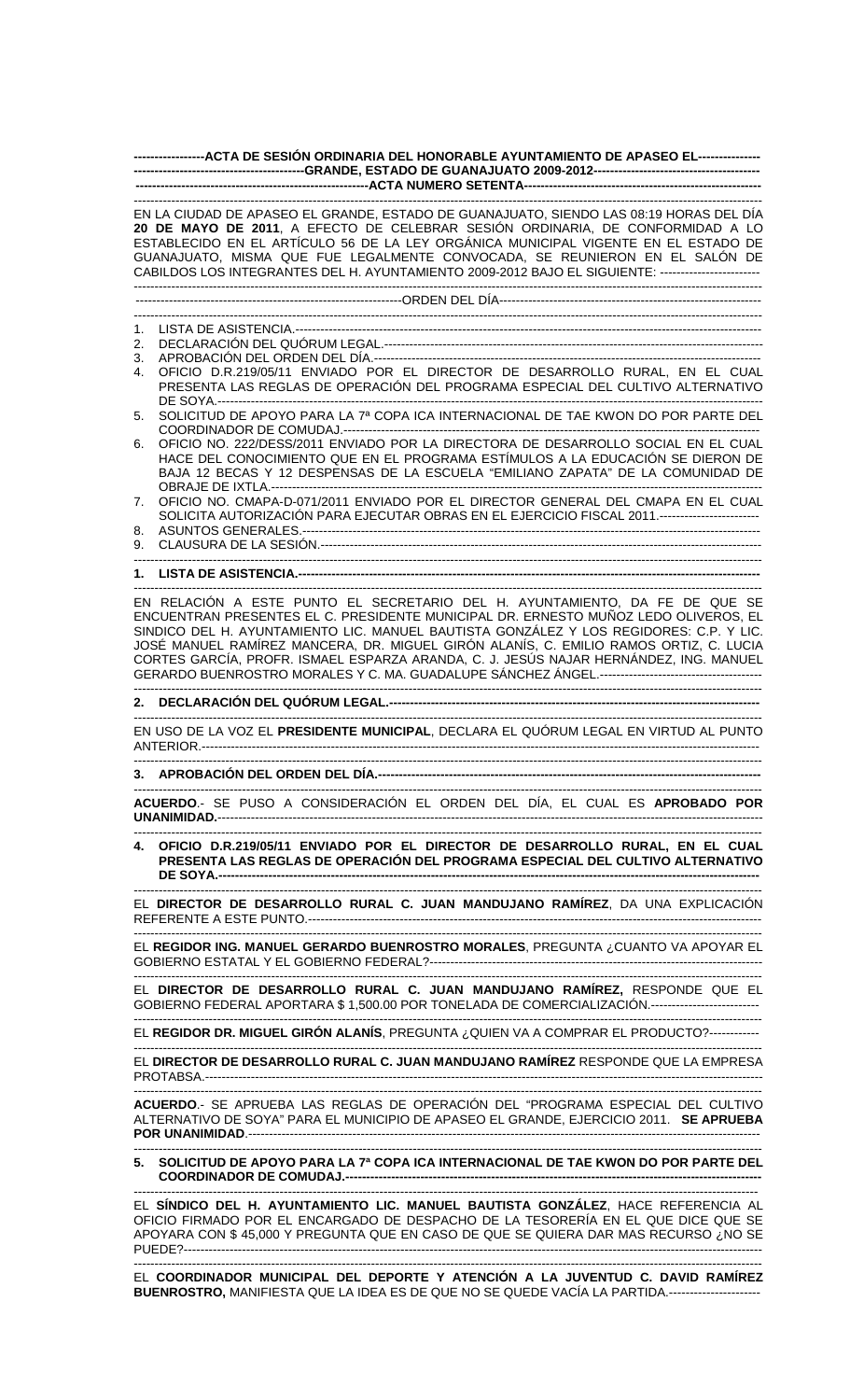------------------------------------------------------------------------------------------------------------------------------------------------------- EL **REGIDOR C.P. Y LIC. JOSÉ MANUEL RAMÍREZ MANCERA**, PREGUNTA SI LES ALCANZARA CON ESO.

------------------------------------------------------------------------------------------------------------------------------------------------------- EL **COORDINADOR MUNICIPAL DEL DEPORTE Y ATENCIÓN A LA JUVENTUD C. DAVID RAMÍREZ BUENROSTRO**, HACE EL COMENTARIO DE QUE EL SOLICITANTE TIENE ALGUNOS PATROCINADORES Y ESTE APOYO SERIA PARA EL PAGO DE POSTERS Y MEDALLAS.--------------------------------

------------------------------------------------------------------------------------------------------------------------------------------------------- EL **REGIDOR DR. MIGUEL GIRÓN ALANÍS**, CUESTIONA SI EL MAESTRO FILIBERTO VAZQUEZ ALMAGUER TIENE ESCUELA PARTICULAR DE TAE KWON DO, Y COMO ES SU APOYO O COMO TRABAJA CON COMUDAJ.-----------------------------------------------------------------------------------------------------------------

------------------------------------------------------------------------------------------------------------------------------------------------------- EL **COORDINADOR MUNICIPAL DEL DEPORTE Y ATENCIÓN A LA JUVENTUD C. DAVID RAMÍREZ BUENROSTRO**, DICE QUE LOS RESULTADOS HAN SIDO BUENOS PARA EL MUNICIPIO.-------------------------

------------------------------------------------------------------------------------------------------------------------------------------------------- EL **REGIDOR ING. MANUEL GERARDO BUENROSTRO MORALES**, PREGUNTA SI ESTA PERSONA RECIBE UN SUELDO DE COMUDAJ.----------------------------------------------------------------------------------------------------

------------------------------------------------------------------------------------------------------------------------------------------------------- EL **COORDINADOR MUNICIPAL DEL DEPORTE Y ATENCIÓN A LA JUVENTUD C. DAVID RAMÍREZ BUENROSTRO**, DICE QUE SOLO RECIBE UNA COMPENSACIÓN.---------------------------------------------------------- -------------------------------------------------------------------------------------------------------------------------------------------------------

EL **REGIDOR DR. MIGUEL GIRÓN ALANÍS**, OPINA QUE ESTA DE ACUERDO EN DAR EL APOYO AL TAE KWON DO EN SU EVENTO, PERO NO ESTA DE ACUERDO EN QUE SE LE COBRE A LA GENTE.--------------- -------------------------------------------------------------------------------------------------------------------------------------------------------

LA **REGIDORA C. LUCIA CORTES GARCÍA**, PREGUNTA SI NO SE PODRÍAN CONSEGUIR BECAS A TRAVÉS DEL MAESTRO, PARA NIÑOS DEL MUNICIPIO QUE LES GUSTE ESE DEPORTE PERO QUE NO CUENTEN CON RECURSOS.--------------------------------------------------------------------------------------------------------------

------------------------------------------------------------------------------------------------------------------------------------------------------- EL **PRESIDENTE MUNICIPAL DR. ERNESTO MUÑOZ LEDO OLIVEROS**, PROPONE QUE SE LE APOYE CON \$ 50,000.00, QUE NO COBRE LA ENTRADA AL EVENTO Y NADA MAS TENGA LA RECUPERACIÓN DE LA COMIDA O DE LO QUE VENDA AHÍ.----

-------------------------------------------------------------------------------------------------------------------------------------------------------

**ACUERDO**.- SE APRUEBA QUE DE LA PARTIDA NO. 5.2.0.441 "GASTOS RELACIONADOS CON ACTIVIDADES CULTURALES, DEPORTIVAS Y DE AYUDA EXTRAORDINARIA" SE APOYE CON LA CANTIDAD DE \$ 50,000.00 (CINCUENTA MIL PESOS 00/100M.N.) PARA LA REALIZACIÓN DE LA 7ª COPA ICA NACIONAL DE TAE KWON DO QUE SE LLEVARA A CABO EL DÍA 04 DE JUNIO DE 2011, CON LA CONDICIONANTE DE QUE NO SE COBRE LA ENTRADA AL EVENTO. **SE APRUEBA POR UNANIMIDAD**.---

------------------------------------------------------------------------------------------------------------------------------------------------------- **6. OFICIO NO. 222/DESS/2011 ENVIADO POR LA DIRECTORA DE DESARROLLO SOCIAL EN EL CUAL HACE DEL CONOCIMIENTO QUE EN EL PROGRAMA ESTÍMULOS A LA EDUCACIÓN SE DIERON DE BAJA 12 BECAS Y 12 DESPENSAS DE LA ESCUELA "EMILIANO ZAPATA" DE LA COMUNIDAD DE OBRAJE DE IXTLA.--**

------------------------------------------------------------------------------------------------------------------------------------------------------- EL **PRESIDENTE MUNICIPAL DR. ERNESTO MUÑOZ LEDO OLIVEROS**, PROPONE OTORGAR 2 BECAS A LA COMUNIDAD DE LA NORITA, 2 A LA COMUNIDAD DE LA PALMA Y 8 AL BARRIO EL CERRITO.----

------------------------------------------------------------------------------------------------------------------------------------------------------- EL **REGIDOR ING. MANUEL GERARDO BUENROSTRO MORALES**, MANIFIESTA QUE EL ES DE LA IDEA DE REVISAR Y VER PORQUE SE LES ESTA QUITANDO LA BECA.----------------------------------------------------------

------------------------------------------------------------------------------------------------------------------------------------------------------- EL **REGIDOR DR. MIGUEL GIRÓN ALANÍS**, PREGUNTA SI NO SE PUEDE ASIGNAR LAS BECAS Y DARLES UN PLAZO.---------------------------------------------------------------------------------------------------------------------------------------

------------------------------------------------------------------------------------------------------------------------------------------------------- LA **DIRECTORA DE DESARROLLO SOCIAL, LIC. KATYA CRISTINA SOTO ESCAMILLA**, MANIFIESTA QUE LAS BECAS SON ESTATALES.------------------

------------------------------------------------------------------------------------------------------------------------------------------------------- EL **REGIDOR ING. MANUEL GERARDO BUENROSTRO MORALES**, OPINA QUE ESTARÍA BIEN CONVOCAR AL DELEGADO DE EDUCACIÓN Y ENCARGADO DE BECAS PARA HACER UNA JUNTA EN LA ESCUELA Y VER CUAL ES EL PROBLEMA, CONDICIONES ECONÓMICAS DE LA GENTE ETC.-------------------

------------------------------------------------------------------------------------------------------------------------------------------------------- EL **SÍNDICO DEL H. AYUNTAMIENTO LIC. MANUEL BAUTISTA GONZÁLEZ**, ES DE LA IDEA DE QUE ESTA INQUIETUD SE LLEVE A LOS SUPERVISORES DE LAS ZONAS ESCOLARES.------------------------------------------ -------------------------------------------------------------------------------------------------------------------------------------------------------

**ACUERDO**.- EN RELACIÓN AL OFICIO NO. 222/DESS/2011 ENVIADO POR LA DIRECTORA DE DESARROLLO SOCIAL EN EL CUAL HACE DEL CONOCIMIENTO QUE EN EL PROGRAMA ESTÍMULOS A LA EDUCACIÓN SE DIERON DE BAJA 12 BECAS Y 12 DESPENSAS DE LA ESCUELA "EMILIANO ZAPATA" DE LA COMUNIDAD DE OBRAJE DE IXTLA, SE APRUEBA OTORGAR ESTAS BECAS DE LA SIGUIENTE MANERA: 2 PARA LA ESCUELA PRIMARIA "GENERAL FRANCISCO VILLA" DE LA COMUNIDAD DE LA NORITA, 2 PARA ESCUELA PRIMARIA "MIGUEL HIDALGO" DE LA COMUNIDAD DE LA PALMA Y 8 PARA LA ESCUELA PRIMARIA" IGNACIO ALLENDE" DEL BARRIO EL CERRITO. **SE APRUEBA CON 9 VOTOS A FAVOR** Y 1 EN CONTRA DEL REGIDOR ING. MANUEL GERARDO BUENROSTRO MORALES.--------------------

------------------------------------------------------------------------------------------------------------------------------------------------------- EL **REGIDOR ING. MANUEL GERARDO BUENROSTRO MORALES**, MANIFIESTA QUE VOTA EN CONTRA PORQUE ES DE LA OPINIÓN DE QUE SE LUCHE MAS PARA QUE CONSERVEN LAS BECAS, SE HAGA UNA REUNIÓN, UN ESTUDIO EN LA ESCUELA PARA QUE SE VEA PORQUE EL BAJO APRENDIZAJE Y SE BUSQUE UNA SOLUCIÓN.------------------------------------------------------------------------------------------------------------------

------------------------------------------------------------------------------------------------------------------------------------------------------- **7. OFICIO NO. CMAPA-D-071/2011 ENVIADO POR EL DIRECTOR GENERAL DEL CMAPA EN EL CUAL SOLICITA AUTORIZACIÓN PARA EJECUTAR OBRAS EN EL EJERCICIO FISCAL 2011.----------------------** 

------------------------------------------------------------------------------------------------------------------------------------------------------- EL **DIRECTOR GENERAL DEL CMAPA LIC. FILIBERTO VÁZQUEZ ÁNGELES**, DA EXPLICACIÓN AL RESPECTO.--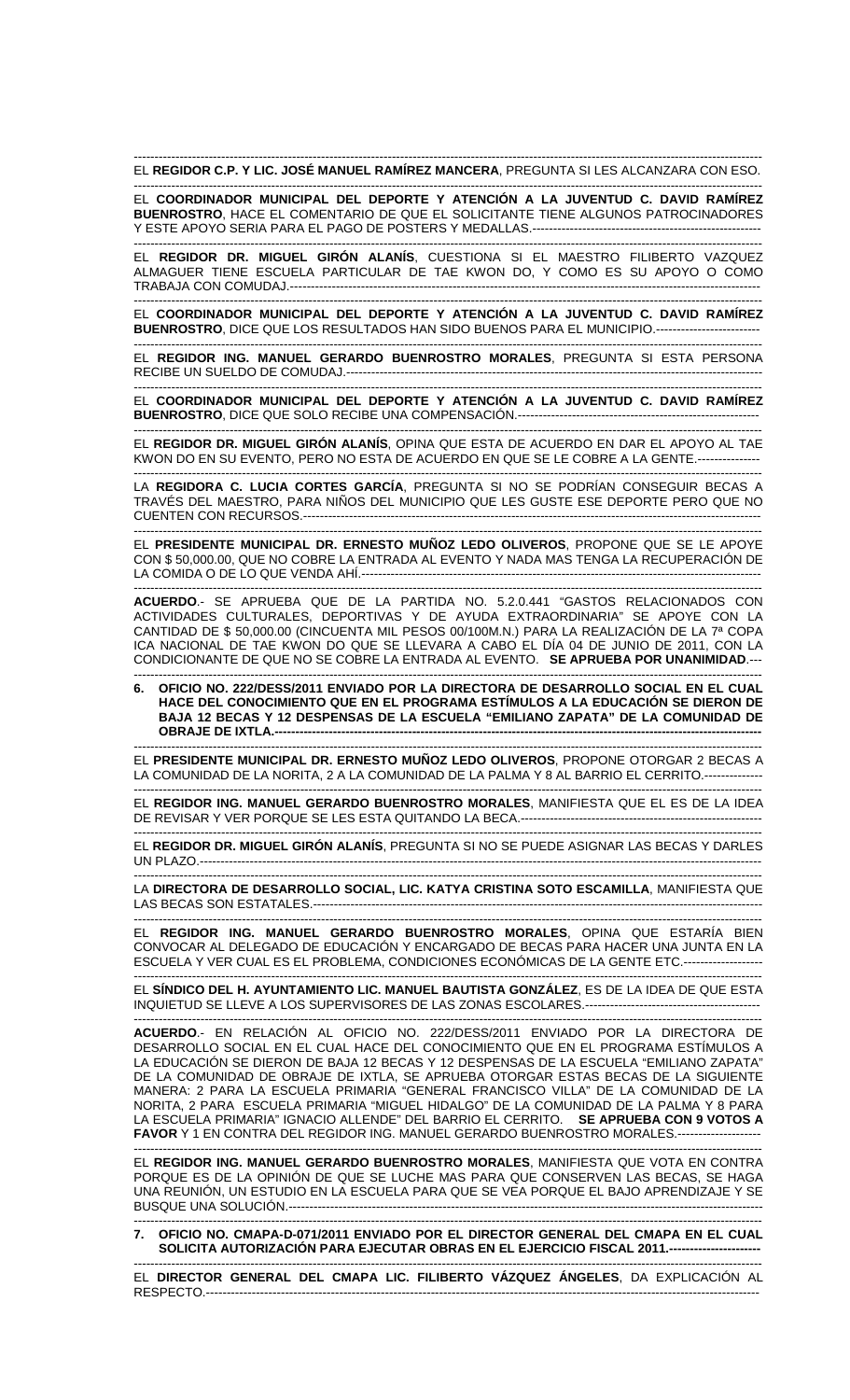------------------------------------------------------------------------------------------------------------------------------------------------------- **ACUERDO**.- ESTE H. AYUNTAMIENTO 2009-2012 TIENE CONOCIMIENTO DE LA RELACIÓN DE OBRAS (AGUA, ALCANTARILLADO Y SANEAMIENTO) PROGRAMADAS PARA EL AÑO 2011 A EJECUTARSE CON LA DEVOLUCIÓN DE DERECHOS PRODDER 2010 (HOJA 1), PRODDER 2011, RECURSOS ESTATALES Y RECURSOS PROPIOS DEL CMAPA (HOJA 2), MISMA QUE FUE APROBADA EN LA SEGUNDA SESIÓN ORDINARIA DEL CONSEJO DIRECTIVO DEL COMITÉ DE AGUA POTABLE Y ALCANTARILLADO DE APASEO EL GRANDE, GTO. **SE APRUEBA POR UNANIMIDAD**.-------------------------------------------------------------

-------------------------------------------------------------------------------------------------------------------------------------------------------

## **8. ASUNTOS GENERALES.----**

------------------------------------------------------------------------------------------------------------------------------------------------------- **I.- INTERVENCIÓN DEL SECRETARIO DEL H. AYUNTAMIENTO, LIC. JUAN ANTONIO GARCÍA OLIVEROS.** 

------------------------------------------------------------------------------------------------------------------------------------------------------- **A).** OFICIO NO. IMIPE/525/05/11 ENVIADO POR EL DIRECTOR GENERAL DEL IMIPE EN EL CUAL HACE DEL CONOCIMIENTO Y PONE A CONSIDERACIÓN EL OFICIO QUE CONTIENE LA 2ª MODIFICACIÓN DEL PRESUPUESTO DEL EJERCICIO 2011 DEL INSTITUTO MUNICIPAL DE INFORMACIÓN Y PLANEACIÓN ESTRATÉGICA DE APASEO EL GRANDE, GUANAJUATO.----------------------------------------------------------------------

------------------------------------------------------------------------------------------------------------------------------------------------------- EL **SÍNDICO DEL H. AYUNTAMIENTO LIC. MANUEL BAUTISTA GONZÁLEZ**, DICE QUE EL CUESTIONARÍA EL PORQUE DE UNA SEGUNDA MODIFICACIÓN, SI EL MUNICIPIO TODAVÍA NO LA TIENE, Y MANIFIESTA QUE LE GUSTARÍA REVISAR UN POCO MAS ESTO.------------------------------------------------------------------------------

------------------------------------------------------------------------------------------------------------------------------------------------------- EL **REGIDOR ING. MANUEL GERARDO BUENROSTRO MORALES**, MENCIONA QUE EL CONSEJO DEL IMIPE TIENE QUE HACER UNA MODIFICACIÓN PORQUE LA TESORERÍA LES ENVIÓ UN REMANENTE DEL EJERCICIO 2010 Y NO SE PUEDE DEJAR SIN CONTABILIZAR.--------------------------------------------------------

------------------------------------------------------------------------------------------------------------------------------------------------------- EL **REGIDOR DR. MIGUEL GIRÓN ALANÍS**, PROPONE QUE ESTE PUNTO PASE A LA COMISIÓN DE HACIENDA PARA QUE CHEQUE BIEN ESO.----------------------------------------------------------------------------------------- -------------------------------------------------------------------------------------------------------------------------------------------------------

EL **REGIDOR ING. MANUEL GERARDO BUENROSTRO MORALES**, HACE MENCIÓN DE QUE EL QUE AVALA LA MODIFICACIÓN ES EL CONSEJO DEL IMIPE, PUES ES AUTÓNOMO, Y EL AYUNTAMIENTO SOLO PUEDE DAR UNA RECOMENDACIÓN.----------------------------------------------------------------------------------------

------------------------------------------------------------------------------------------------------------------------------------------------------- **ACUERDO**.- SE APRUEBA QUE EL OFICIO NO. IMIPE/525/05/11 ENVIADO POR EL DIRECTOR GENERAL DEL IMIPE EN EL CUAL HACE DEL CONOCIMIENTO Y PONE A CONSIDERACIÓN EL OFICIO QUE CONTIENE LA 2ª MODIFICACIÓN DEL PRESUPUESTO DEL EJERCICIO 2011 DEL INSTITUTO MUNICIPAL DE INFORMACIÓN Y PLANEACIÓN ESTRATÉGICA DE APASEO EL GRANDE, GUANAJUATO PASE A LA COMISIÓN DE HACIENDA, PATRIMONIO Y CUENTA PUBLICA, PARA UNA REUNIÓN DE ANÁLISIS. **SE APRUEBA CON 7 VOTOS A FAVOR** Y 3 EN CONTRA DE LOS REGIDORES C. LUCIA CORTES GARCÍA, C. J. JESÚS NAJAR HERNÁNDEZ E ING. MANUEL GERARDO BUENROSTRO MORALES.------------------------------

------------------------------------------------------------------------------------------------------------------------------------------------------- LA **REGIDORA C. LUCIA CORTES GARCÍA**, MANIFIESTA QUE SU VOTO ES EN CONTRA PORQUE ELLA ES PARTE DEL CONSEJO.-----------------------------------------------------------------------------------------------------------------

------------------------------------------------------------------------------------------------------------------------------------------------------- EL **REGIDOR C. J. JESÚS NAJAR HERNÁNDEZ**, MANIFIESTA QUE VOTA EN CONTRA PORQUE SI LA 2ª MODIFICACIÓN YA FUE REVISADA POR EL CONSEJO NO LE VE CASO A LA REVISIÓN POR LA COMISIÓN DE HACIENDA.-----------------------------------------------------------------------------------------------------------------

------------------------------------------------------------------------------------------------------------------------------------------------------- EL **REGIDOR ING. MANUEL GERARDO BUENROSTRO MORALES**, DICE QUE SU VOTO ES EN CONTRA PORQUE ESTA RESPETANDO LA AUTONOMÍA Y AUTORIDAD DEL CONSEJO DEL IMIPE EN EL CUAL FUE APROBADA LA MODIFICACIÓN.----------------------------------------------------------------------------------------------------------

------------------------------------------------------------------------------------------------------------------------------------------------------- **B).** OFICIO NO. IMIPE/529/05/11 ENVIADO POR EL DIRECTOR GENERAL DEL IMIPE EN EL CUAL PRESENTA EL PRIMER INFORME TRIMESTRAL DE ACTIVIDADES DEL PLAN OPERATIVO ANUAL 2011.----

------------------------------------------------------------------------------------------------------------------------------------------------------- EL PRESIDENTE MUNICIPAL DR. ERNESTO MUÑOZ LEDO OLIVEROS, PROPONE QUE ESTE PUNTO PASE A LA COMISIÓN PARA ANÁLISIS.-----------------------------------------------------------------------------------------------

------------------------------------------------------------------------------------------------------------------------------------------------------- **ACUERDO**.- SE APRUEBA QUE EL OFICIO NO. IMIPE/529/05/11 ENVIADO POR EL DIRECTOR GENERAL DEL IMIPE EN EL CUAL PRESENTA EL PRIMER INFORME TRIMESTRAL DE ACTIVIDADES DEL PLAN OPERATIVO ANUAL 2011, PASE A LA COMISIÓN DE DESARROLLO URBANO Y PRESERVACIÓN ECOLÓGICA PARA SU ANÁLISIS. **SE APRUEBA POR UNANIMIDAD**.----------------------------------------------------

------------------------------------------------------------------------------------------------------------------------------------------------------- **C).** SOLICITUD DE APROBACIÓN DEL CUADRO DE CLASIFICACIÓN ARCHIVÍSTICA DE LA ADMINISTRACIÓN PÚBLICA MUNICIPAL DE APASEO EL GRANDE, GTO., POR PARTE DE LA ENCARGADA DEL ARCHIVO GENERAL MUNICIPAL.---------------------------

------------------------------------------------------------------------------------------------------------------------------------------------------- EL **REGIDOR C.P. Y LIC. JOSÉ MANUEL RAMÍREZ MANCERA**, PREGUNTA SI SE TIENE COMO BASE EN UN CUADRO DE REFERENCIA A NIVEL ESTATAL.--------------------------------------------------------------------------------

------------------------------------------------------------------------------------------------------------------------------------------------------- LA **ENCARGADA DEL ARCHIVO GENERAL MUNICIPAL LIC. LILIA CARMEN FIGUEROA VEGA**, RESPONDE QUE ES AUTÓNOMO Y CADA MUNICIPIO LAS ESTABLECE SEGÚN SUS NECESIDADES.--------

------------------------------------------------------------------------------------------------------------------------------------------------------- EL **REGIDOR ING. MANUEL GERARDO BUENROSTRO MORALES**, PREGUNTA SI NO SE TENDRÍA QUE VER ESTO EN LA COMISIÓN DE REGLAMENTOS Y HACE ALUSIÓN A SI SE UTILIZAN LAS CLAVES A NIVEL GENERAL.------------------------------------------------------------------------------------------------------------------------------

------------------------------------------------------------------------------------------------------------------------------------------------------- **ACUERDO**.- SE APRUEBA EL CUADRO DE CLASIFICACIÓN ARCHIVÍSTICA DE LA ADMINISTRACIÓN PÚBLICA MUNICIPAL DE APASEO EL GRANDE, GTO., PRESENTADO POR LA ENCARGADA DEL ARCHIVO GENERAL MUNICIPAL. **SE APRUEBA POR UNANIMIDAD**.-------------------------------------------------------------------- -------------------------------------------------------------------------------------------------------------------------------------------------------